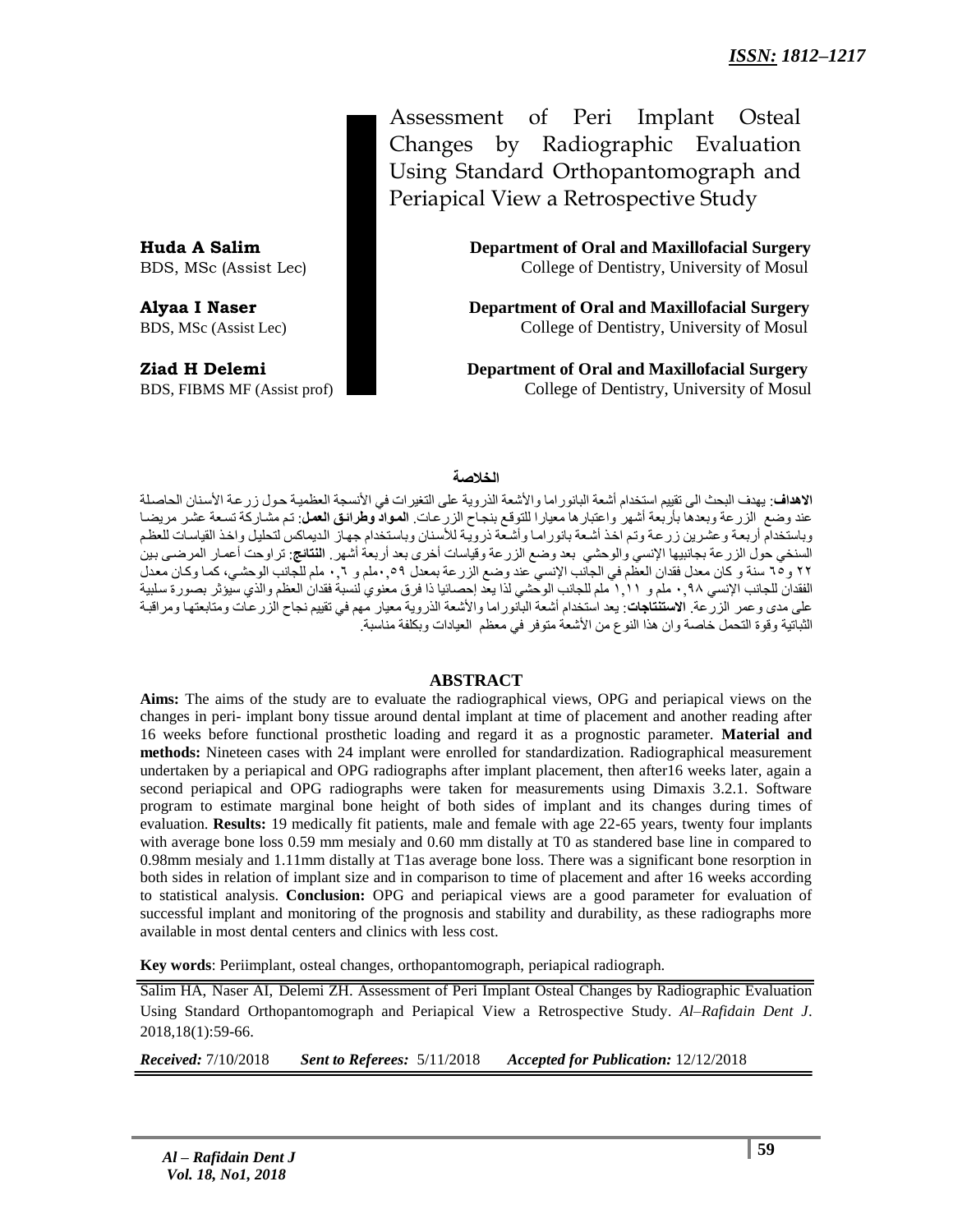## **INTRODUCTION**

 Modern dental practitioners often put implant therapy as the first choice of treatment option to replace lost teeth instead of traditional methods that have been modified. Morphological osteal changes should be expected after lost teeth and fixture placement that may result in problematic conditions and affects aesthetics (1,2). Osteal resorption occurs after the placement of implant fixture, up to the first thread of the implant fixture body or to first contact of the alveolar bone with the rough surface, peri-implant osteal resorption can be assessed by radiographic films, and is usually not more than 1.5 mm in the first 12 months <sup>(3)</sup>. Dental implants are used for replacement of multiple loss teeth in jaw bones. Preoperative preparation for surgical part of implant includes the radiographic assessment that provides informations related to the localization of anatomical findings and the amount and type of bone available for fixture placement in the appropriate places, pre surgical radiographic examination in extraction area is a critical factor when choosing places for an ideal number, an appropriate size, and a accurate location of implants  $(4)$ . The choice of time for radiographic assessment is important. Longitudinal studies within initial radiographs gained at fixture position expose significant bone loss prior to placing

of the definitive restoration. Such osteal resorption may depend upon the position of the coronal division of the dental implant in relation to the alveolar base, the construction of an boundary (micro space) among the implant apparatus, and the type of collar and platform of fixture<sup>(3)</sup>. Golden method to estimate the triumph rates of implants are stability, deficiency of distress, and relentless contamination; nonexistence of ache; and no persistent periapical radiolucence<sup>(5)</sup>. Radiographs are regularly applied to imagine anatomic structures like alveolar bone. Conventional intra-oral radiographs show inter dental alveolar bone levels<sup>(6)</sup>. Peri-implant bone level assessment is broadly conventional by radiological imaging techniques. Conventional intraoral or OPG radiographs are commonly used. In the severely resorped jaw bone, anterior mandible. OPG radiographs are preferable to intraoral radiographs for evaluating osteal resorption around fixture <sup>(7)</sup>. Standard periapical view of radiograph and OPG is usually used in preparation of patient to dental implant as these views show the fine details in oromandibulomaxillary area. Rotational OPG is a popular form of radiography in dentistry generally that no other imaging modality gives as much information about the jaws with such a small radiation dose  $(8-10)$ .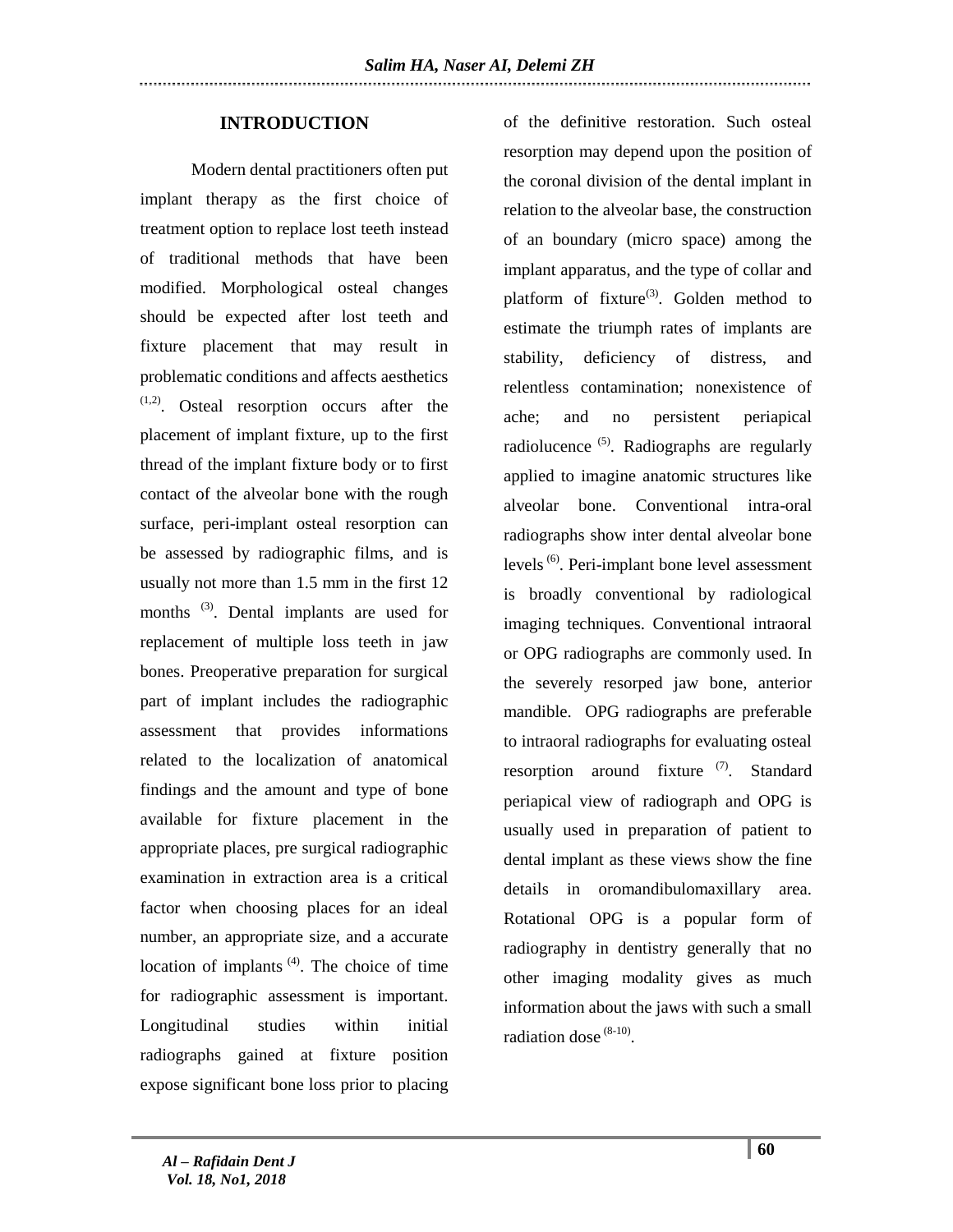## **Aims of study:**

This study aims to estimate the changes in peri- implant bony tissue at time of placement and another reading after 16 weeks before functional prosthetic loading and regard it as a prognostic parameter.

## **MATERIALS AND METHODS**

 A retrospective study done in Implant Unit College of Dentistry University of Mosul with follow- up time of 4 months. Between Jan. 2013 and May 2014.Among more than 40 cases of successful implant as followed till end of prosthetic part, 19 case where included as it matches the criteria of the study which contain inclusion criteria age more than 18 and no augmentation to bone and medically fit with complete radiographic and other information. Exclusion criteria heavy smoker

parafunction, medically compromised, shortage of information  $(11)$ , and radiographical measurement undertaken by a periapical and OPG radiographs, then after four months later again additional periapical and OPG radiographs taken for measurements. Radiographical analysis was conducted by using Dimaxis 3.2.1. Software program by estimation of marginal bone height of both sides of implant, and its changes during that's time of evaluation  $(12 14$ ). We put reference points in mesial, distal sides of implants. So to evaluate the resorption, choose highest point in the alveolar ridge in the radiograph at the day of implant appointment to the point at the contact with implant and referred as T0 (time 0) the periapical view as seen in Figure (1) A and B and OPG view as seen in Figure (2).



Figure (1): Periapical view show (A: Implant at the base line. B: after 4 months).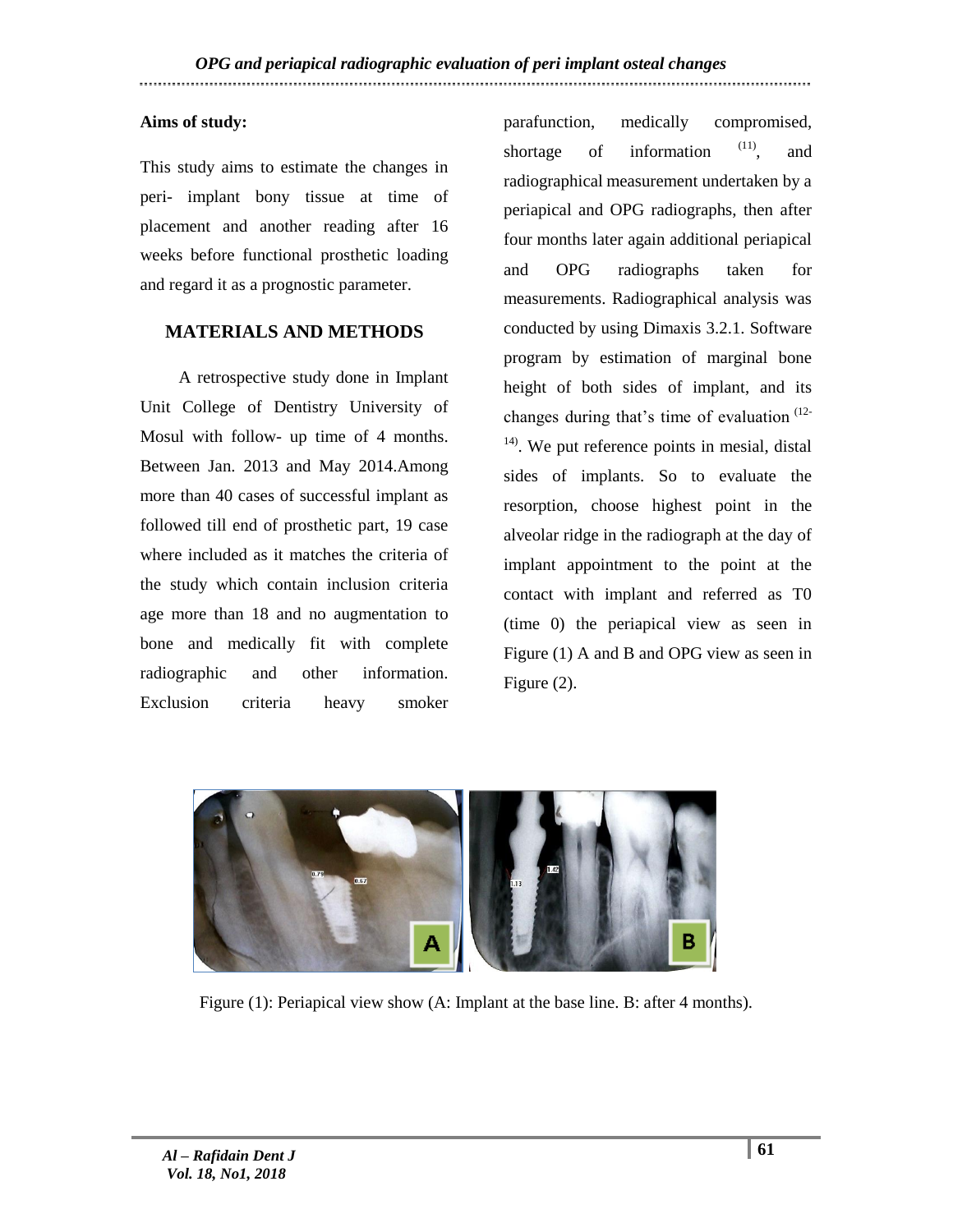

Figure (2): Orthopantomograph used as a parameter for bone loss.

 After 4 months, when patient came again to put gingival former, another radiograph took for other measurement and referred as T1 (time 1) by using the Dimaxis 3.2.1.radiographic program all data where recorded then the data base was analyzed by SPSS software program version 14.0 and the Wilcoxon signed ranks test.

## **RESULTS**

 Nineteen patients, 24 implant, male 42% and female 58%with age 22-65 years, checked for the following information: gender, age, site of implant, implant's length, and implant's diameter. With average bone loss 0.59 mm mesialy and 0.60 mm distally at T0 in compared to 0.98mm mesialy and 1.11mm distally at T1. There was significant osteal resorption in mesial and distal surface in relation to implant size in comparison to time of placement and after 16 weeks according to statistical analysis Wilcoxon signed ranks test with Mean bone resorption between two times according to location and size of the implant as showed in Table (1), and other comparisons done between two times mesialy and distally and the relation between bone loss around implant and size of fixture size as shown in Table (2).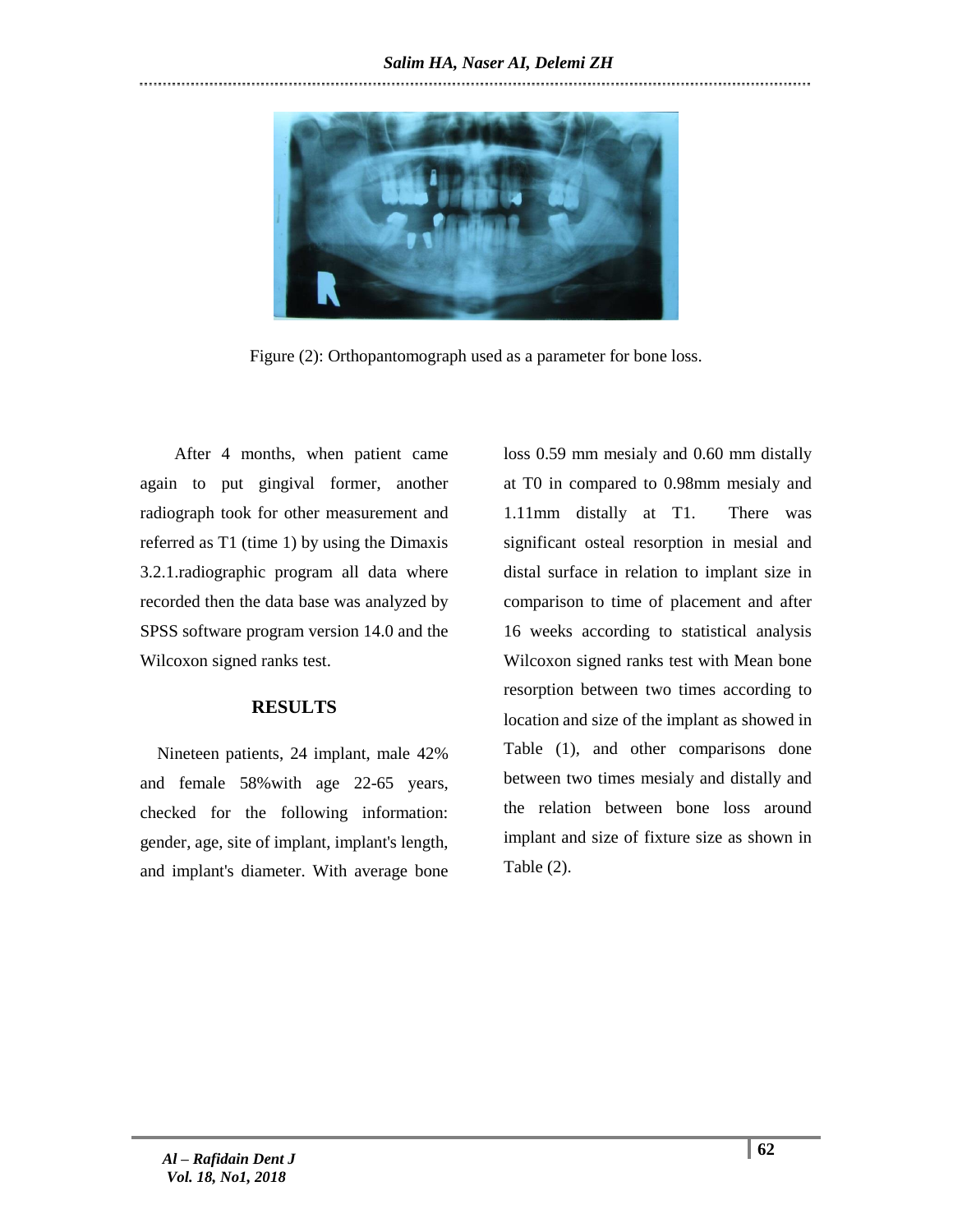#### Variables  $\overline{N}$  No. of implant  $\overline{TO}^*$  mesial- $\overline{TI}^*$ Mean T0 distal- T1 Mean  $\overline{P}$ -value<sup>\*</sup> Location Maxilla Mandible 14 10  $\overline{0.63}$ -0.99 mm 0.59-0.96 mm 0.62-1.14 mm 0.55-1.08 mm 0.00 0.00 Implant diameter  $\leq$  3.8mm  $\geq 4.3$ mm 8 16 0.58-0.92 mm 0.62-1.01 mm 0.58-1.10 mm 0.60-1.12 mm 0.00 0.00 Implant length  $\leq 10$  mm  $> 14$  mm 19 5 0.60-1.01 mm 0.63-0.86 mm 0.59-1.10 mm 0.63-1.18 mm 0.00 0.00

Table (1): Mean value of bone loss between two times according to location and size of implant

\* T0=time at placement, T1=time after 16 weeks, \*\*statistically significant (*P* < 0.05).]

| Variable comparison | Mean Ranks     | P-Value* |
|---------------------|----------------|----------|
| $T0$ m- $T1m$       | $2.50 - 12.93$ | 0.00     |
| T0 d- T1 d          | $0.00 - 12.50$ | 0.00     |
| T0d-L and D         | $0.00 - 12.5$  | 0.00     |
| T0m-L and $D$       | $0.00 - 12.5$  | 0.00     |
| T1m-L and $D$       | $0.00 - 12.5$  | 0.00     |
| T1 d-L and $D$      | $0.00 - 12.5$  | 0.00     |

T0=time at placement, T1=time after 16 weeks, m=mesial side, d= distal side, L= length, D= diameter. \*statistically significant  $(P < 0.05)$ .

## **DISCUSSION**

 In this study, measurements in the mesial and distal surfaces of implant bone was done at the baseline of implant appointment and after 16 weeks, The parameters that relate to implant stability include osteal type and amount, surgical method, and implant shape, which may affect the period of loading for each individual situation. Despite the high success rates, post-operative sequel and failures still may occur<sup> $(15)$ </sup>. In our study there was a significant difference when measured the osteal resorption in mesial and distal site after 16 weeks, this is agreeing with

Bhardwaj et al. which found, the crestal bone loss during the follow-up period, showing mean value ranging from baseline  $0.25$ mm  $\pm 0.11$ mmto  $0.31$ mm  $\pm 0.08$ mm at 3 weeks, to  $0.67$ mm  $\pm$  0.13mm at 3 months. Thus reported statistically significant  $(P <$ 0.05) bone loss in the region of the implants placed in the maxilla, as compared to those in mandible. Higher mean osteal resorption on mesial and distal surfaces could be due to the truth that all the implants were positioned in the spongy bone (D3) by Misch classification. Bone loss occurs frequently in  $1<sup>st</sup>$  year post surgery; authors showed that a great proportion of primary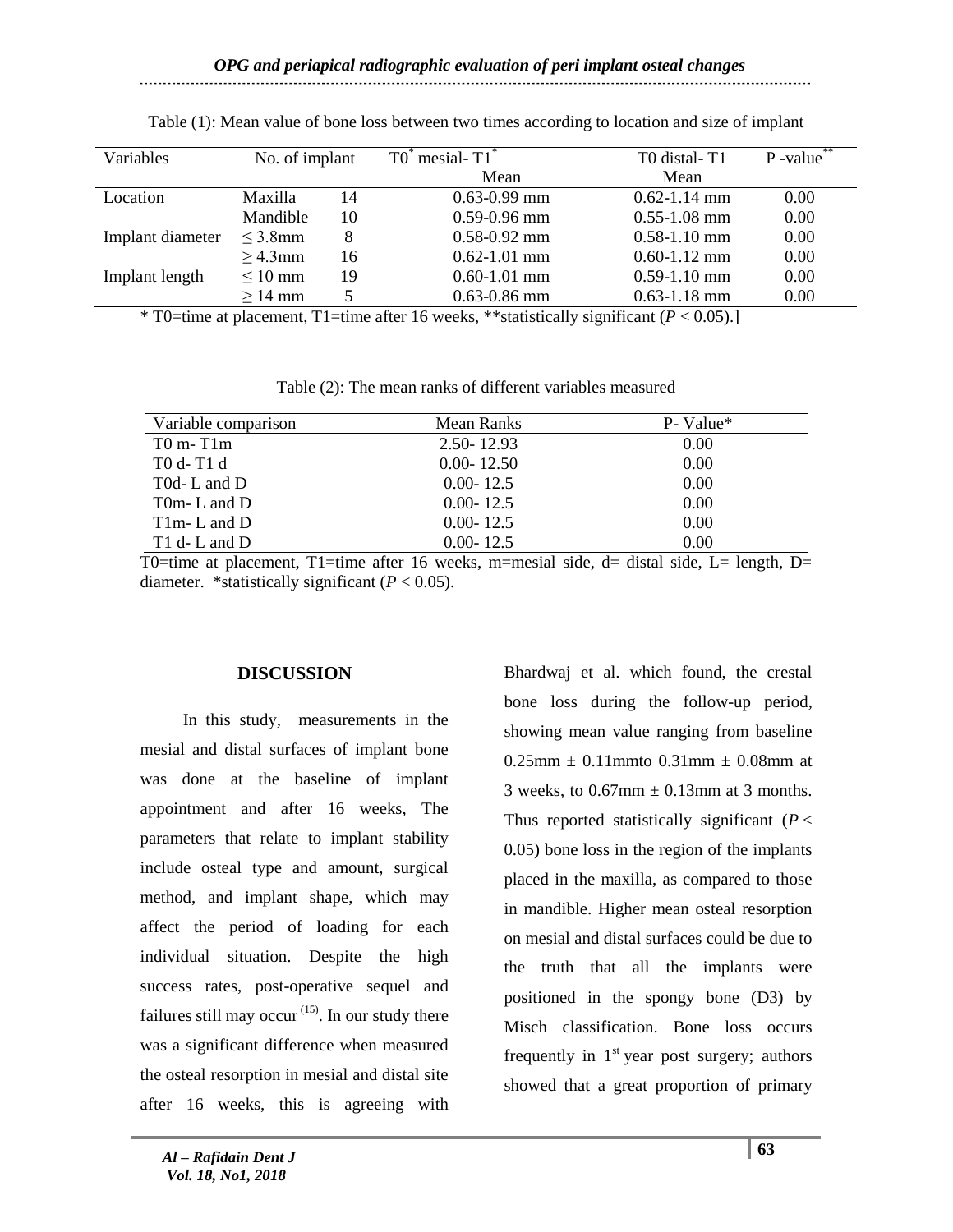bone loss occurred during the  $1<sup>st</sup>$  month in one step implant. Subsequent to the  $1<sup>st</sup>$  year of function, an instantaneous restoration did not seem to cause a greater average amount of bone loss (13). Bone level changes ranged from 0 mm to 3.35 mm after one year and from 0 mm to 3.15 mm after 2 years of follow –up. No increase was found in the range from 1 year to two years of follow –up as reflected by the increasing percent of bone level changes after 1 year  $(61.9\% \le 1)$ mm) and 2 years  $(60.6\% \le 1 \text{ mm})^{(13)}$ . Bone resorption increased during first 4 months may be due to extreme thermal generation during work and load of occlusal power. The osteal type and implant size have been assumed to be significant issue on bone to implant contact and hence on implant primary stability <sup>(16)</sup>. Marginal bone loss (MBL) around implants is an vital parameter for implant accomplishment and soft tissue esthetics and is known to be significantly affected by implant design. The first three years of implant use are crucial for MBL, and it has been shown that most resorption occurs during the first 12 months after surgery, despite the consequences of implant type and this process slows down during the second year and stabilizes to an average 0.05–0.15 mm/year bone loss rate. Implants placed in the mandible tended to have smaller MBL than in the maxilla after 3 years, the denser mandibular bone can more effectively survive loading while undergoing

slower remodeling around the bone necklace than the maxilla, which contain higher marrow bone. A larger diameter requires the implant to be inserted in more posteriors regions of the ridge, where tissue structural design is dissimilar and mechanical loads are higher. Larger implants are therefore expected to be subject to higher compressive forces and these may have caused more bone loss. Possible causes of fixture osteal resorption include surgical disturbance, occlusal overwork, peri-implantitis, microgap, biologic width and others  $(17, 18)$ . This loss of crestal bone could be attributed to the fact that whenever bone is uncovered of its periosteum, its vascular blood supply is affected, which could result in some amount of loss of the crestal bone. Elevation of the mucoperiosteal flap during surgical work steps is regarded as an important factor that may relate to implant bone resorption during the healing period  $(19)$ . Repetitive measurements of 16 implants indicated that the discrepancy owing to inaccuracy in the interpretation of radiographs was small for both Astra technique and Branmark implants, being 1-4% of the total disagreement<sup>(20)</sup>.

## **CONCLUSIONS**

 OPG and periapical views are a good parameter for evaluation of successful implant and monitoring of the prognosis and stability and durability, as these radiographs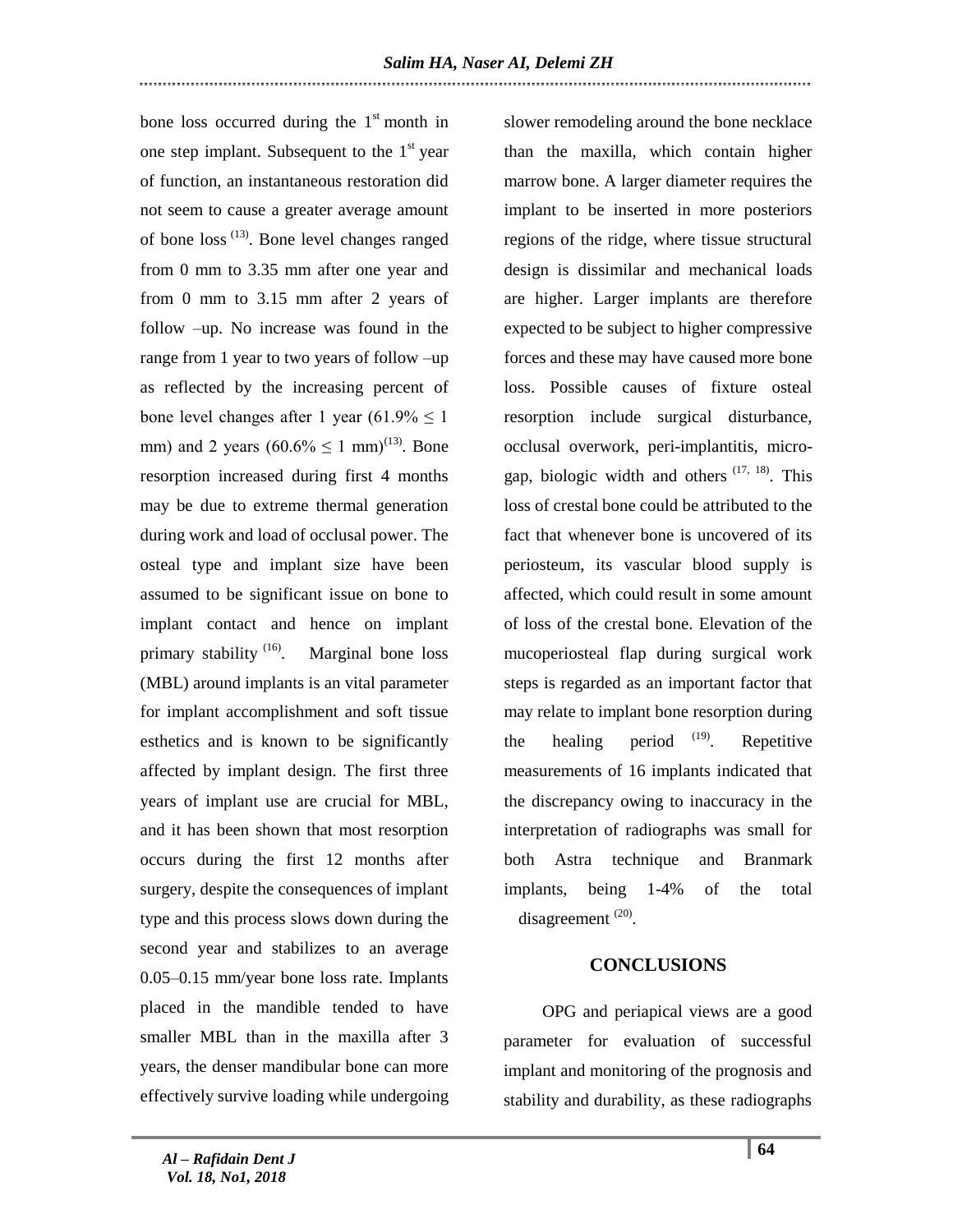more available in most dental centers and clinics with less cost.

# **REFERENCES**

- 1. Ramachandra SS, Patil M, Mehta DS. Evaluation of implants placed into fresh extraction sockets in the maxillary anterior region: A clinicradiographic study. Journal of Dental Implants 2011;(1):2 :58-63.
- 2. Sesma N, Pazmino CG, Zanardi PR, Chun EP, Lagana DC. Assessment of Marginal Bone Loss around Platform –Mactched and Platform –Switched Implants- A Prospective Study. Brazilian Dental Journal 2016; (27):6: 712-716.
- 3. Fernandez AJ, Ali JA, Carrio CP, Oltra DP, Conejero J, Penarrocha M. Radiological assessment of periimplant bone loss: a 12 – month retrospective study. J ClinExp Dent 2011; (5)3: e430-4.
- 4. Morais JA, Sakakura CE, Loffredo LD, Scaf G. A Survey of RadiographicMeasurement Estimation in Assessment of Dental Implant Length. Journal of Oral Implantology 2007; (33) 4:186-191.
- 5. Joly JC, Lima AF, Silva RC. Clinical and Rdiographic Evaluation of Soft and Hard Tissue Changes Around Implants: A Pilot Study. Journal of

Periodontology 2003; (8)74:1097- 103.

- 6. Ritter L, Elger MC, Rothamel D, Fienitz T, Zinser M, and Schwarz F, Zoller JE . Accuracy of peri- implant bone evaluation using cone beam CT, digital intra –oral radiographs and histology. Dento maxillofacial Rdiology 2014;(6):43;20130088.
- 7. Arnhart C, Dvorak G, Trefil C, Huber C, Watzek G, Zechner W. Impact of implant surface topography: a clinical study with a mean functional loading time of 85 months. Clin. Oral Impl. Res 2012; 1-6.Epub 2012 May 17.
- 8. AyseGulsahi . Bone Quality Assessment for Dental Implants, Implant Dentistry IlserTurkyilmaz, Intech Open, DOI: 10.5772/16588. 2011 Available from: [https://www.intechopen.com/books/imp](https://www.intechopen.com/books/implant-dentistry-the-most-promising-discipline-of-dentistry/bone-quality-assessment-for-dental-implants) [lant-dentistry-the-most-promising](https://www.intechopen.com/books/implant-dentistry-the-most-promising-discipline-of-dentistry/bone-quality-assessment-for-dental-implants)[discipline-of-dentistry/bone-quality](https://www.intechopen.com/books/implant-dentistry-the-most-promising-discipline-of-dentistry/bone-quality-assessment-for-dental-implants)[assessment-for-dental-implants](https://www.intechopen.com/books/implant-dentistry-the-most-promising-discipline-of-dentistry/bone-quality-assessment-for-dental-implants)
- 9. Seok Hu K, Yae Choi D, Jae Lee W, Jin Kim H, Wong Jung U, Kim S. Reliability of two different presurgical preparation methods for implant dentistry based on panoramic radiography and cone- beam computed tomography in cadavers. Journal of Periodontal and Implant Science 2012; 42: 39-44.